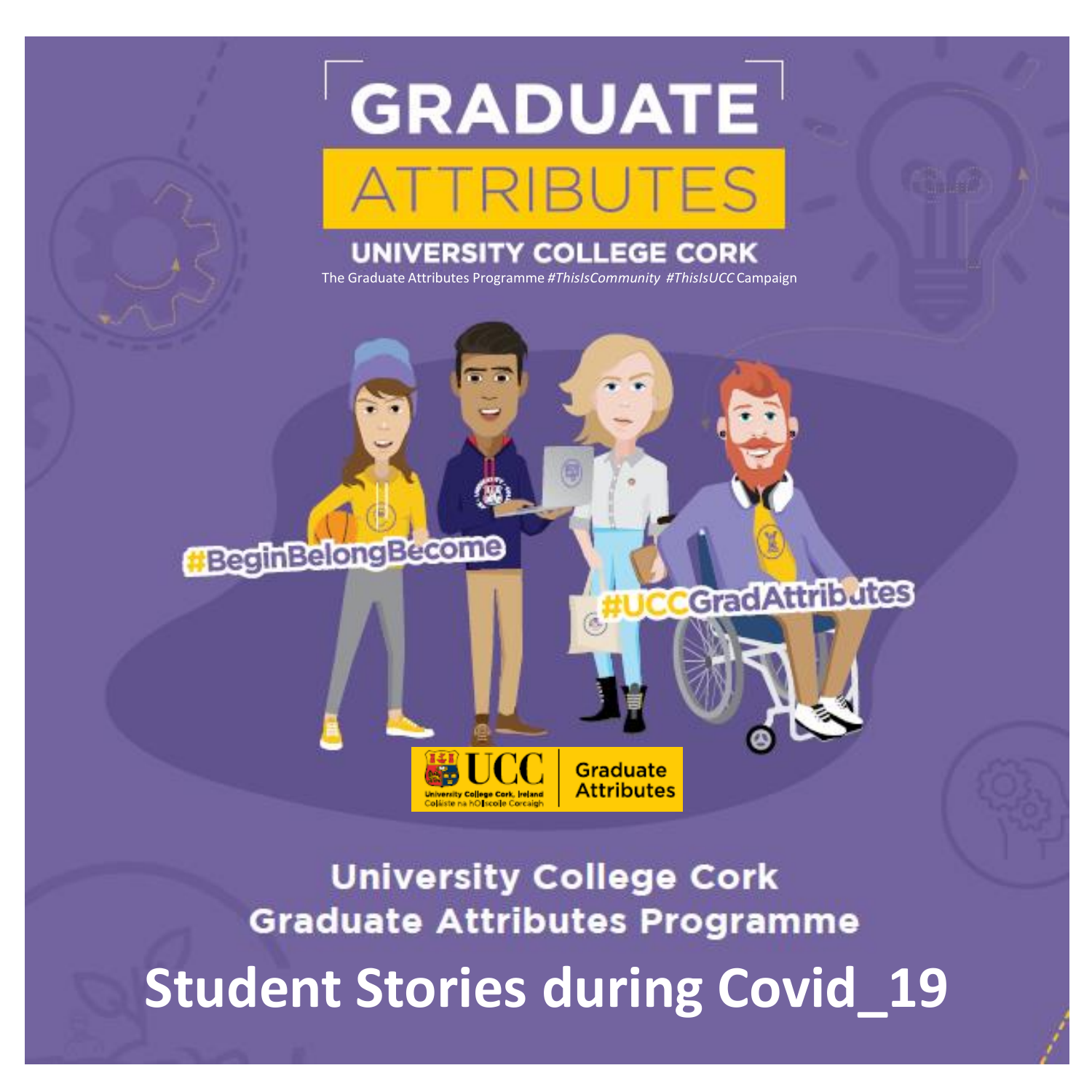

*#ThisIsCommunity, #ThisIsUCC.*

My name is **Tadgh Connery** and I'm a second year Applied Psychology student at @universitycollegecork

The last few months have been strange. We have all made sacrifices and adjusted our lives to suit the current climate. While it presented its challenges, I found this time to be an enriching one. While exams and lectures moved online, I adjusted to a new way of learning. As meet-ups with classmates at @ucclibrary to discuss assignments was no longer viable, we Zoom-ed our discussions instead. Lecturers assured us that they were only an email away too. It was comforting to know that there was always someone there to whom I could reach out a (virtual) hand. My house became my workplace and, like many households, distractions were common. However, my **ambition** made sure I kept my head down until all my exams were finished. Though there were days when my bed seemed more appealing than my desk, my end-goal encouraged me to kick off the bedsheets and face the days of work head-on. #COVID19 tested my **resilience**, but I came out all the stronger. Alongside exams and learning, the @uccpsychsoc AGM moved online. With the academic year finished and little to distract us, we used our ample free time to brainstorm. We had to be **creative** in coming up with viable events that respect **social** distancing and public health guidelines. The excess free time also afforded me time for self-improvement. I'm an active member of @ucctaekwondoclub and I'm lucky to have had months to enhance my technique. Not only that, this period allowed me to slow my life down and enjoy the little things. It afforded me time for reflection and made me **compassionate** to those who have lost a loved one, a business or a job to #COVID19. I realise, now, how meagre my sacrifices were, compared to theirs. Though this period seemed daunting at first, I got through it. Though some of us felt alone at times, we never really were. Life did not stop. It merely threw us a curveball - one that we could all hit once we adapted to the new normal. It has proved to me that no matter how big a

challenge seems, if you hold firm and face it head-on with a smile, you will conquer it.

My name **is Fiona Keeley**, and I am studying BA Digital Humanities & IT @universitycollegecork. In March, halfway through my placement with @pwc\_ireland, I moved back to Cork to work from home. **Attributes** like **ambition** that I had learned at UCC helped me through this process and I was able to help others as they adjusted to this massive change in their work environments. I had to develop a new set of online skills and work with my team to help others develop their **digital skills**. It was a time when all my friends on placement exchanged ideas about how to improve our digital skills and #WorkFromHome skills. The **ambition** instilled in me while at UCC had taught me to work competently and during COVID-19 I used this value to develop new skills as I started to work remotely. The world of digital has become paramount for keeping in contact with my friends and the UCC **community**. The once-innocent phrase "Let's meet f coffee" had left my vocabulary and I was welcomed into a reality where 'zooming' had become a verb and Google Meet had become the new conference room. I believe wherever you find opposition there has to be some form of opportunity, even if it does try to disguise itself. Despite the upheaval, COVID-19 brought about a rapid change in the quality of digital tools on the market. As the country entered lockdown it became a necessity to find new ways to communicate online. To keep solid relationships with my colleagues in the workplace, with my friends, and with my college contacts by using online tools. I did not have all the answers, but that **ambition** and willingness to learn greatly influenced how I scrutinized information during #COVID19. I learned while being able to use digital tools was important, making sure there was constant **communication** within a team was even more important. It wasn't as simply as meeting in person, people now had to allow for things like technology malfunctioning and digital training programs. I discovered the potential of my UCC email account and all the features attached to it. My ambition to use my time to my advantage helped me to redevelop my a good **work ethic** in a changing tech environment.



#*ThisIsCommunity, #ThisIsUCC.*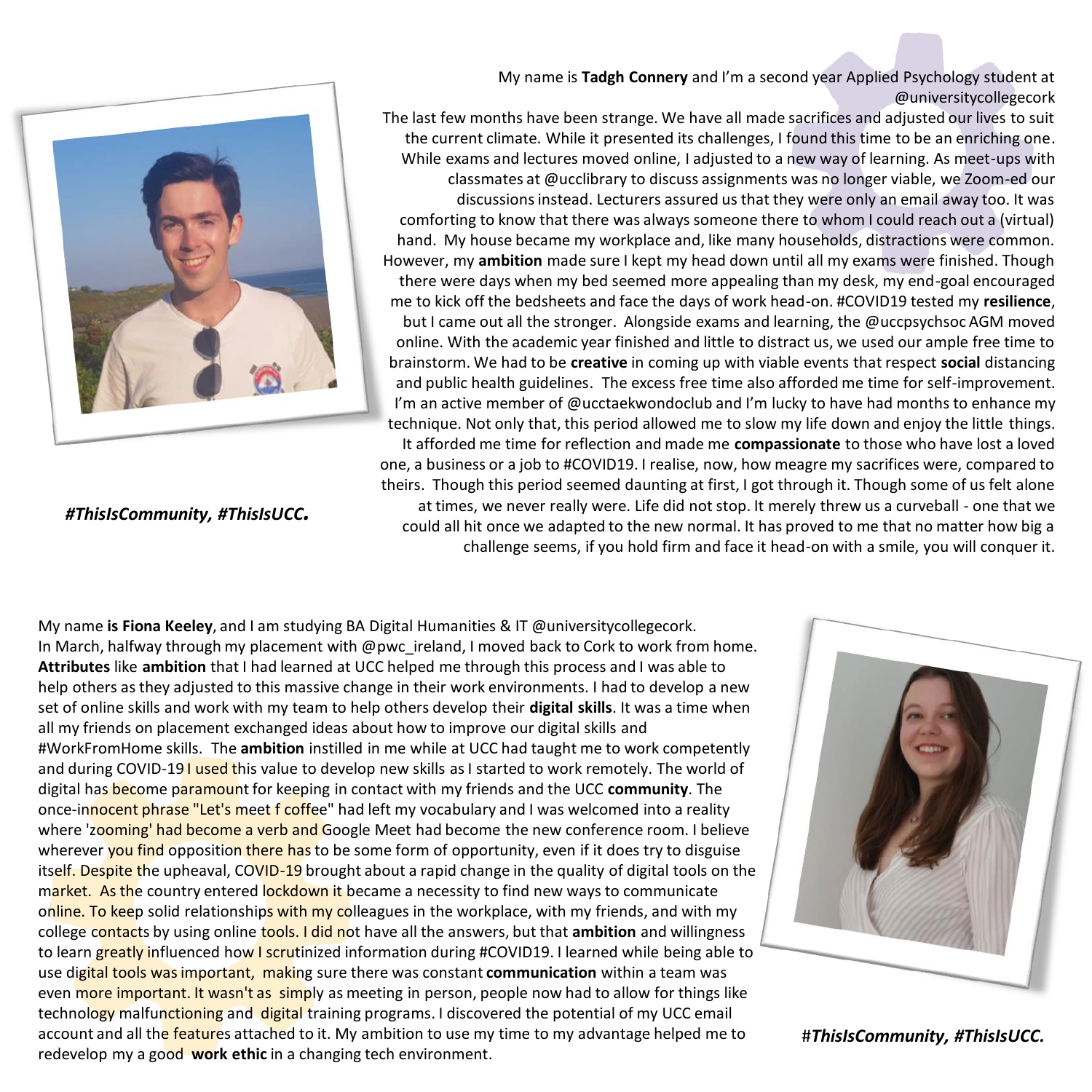My name is **Daragh Crowley** and I am going into my fourth year of Electrical and Electronic Engineering at @universitycollegecork.

I spent third year studying abroad at the University of California, Los Angeles. My year abroad was cut short by Covid19 and I came home in March. I continued my @ucla classes from home and was very lucky to have lecturers that were willing to accommodate for the 8 hour time difference. The sudden move to online learning brought a lot of challenges, like losing out on face to face interaction with lecturers and missing out on the **social** side of going to college. Because most of my lectures were recorded it was difficult to interact with the lecturers. The transition to online learning showed me that I am more capable of **independent thinking** than I realised before. In UCC, I was encouraged to think **independently** and this helped to prepare me for the new normal that we have all found ourselves in.

After finishing my UCLA exams online I began a remote internship at Xilinx doing electronics design. Having spent 10 weeks studying in online classes I found myself well prepared for a remote job.



During the online classes I found that some simple things like getting fresh air and exercise often, talking to my friends and taking frequent coffee breaks away from my computer really helped my **resilience**. These things continue to help me to stay motivated and productive during the workday.

Even though no one could ever have predicted what has come in the past few months I found that by **embracing the core UCC graduate attributes** I was able to take on every **challenge** that came my way.

### *#ThisIsCommunity, #ThisIsUCC.*



*#ThisIsCommunity, #ThisIsUCC.*

My name is **Alison O'Shea** and I am a 4th year medical student at @universitycollegecork Undoubtedly, #COVID19 and subsequent restrictions have led to a challenging period for all students at UCC, however the experience has also been rewarding and served to highlight a real sense of **solidarity** and togetherness within UCC. Initially it was difficult for me to adapt to studying course material online, at a time where the medicine course is largely clinical-based and geared towards practical aspects and face-to-face interaction with patients in hospital settings. On a personal level I wasn't sure at first how this form of teaching and learning could be replicated online. However, a combination of **adaptability and perseverance**, along with the collective effort of staff and students at UCC meant that we were able to make a success of a situation which appeared very challenging at the outset. Everybody stuck together and made sure that we overcame the challenges which presented themselves, and this really showed the essence of the UCC community. Personally, UCC has always inspired me to be **innovative** and **creative**. This approach was vitally important during the lockdown period. As part of my role on the @surgeonnoonan committee, I was due to travel to Malawi in June to volunteer in Nkhoma Hospital. Once UCC shut its doors in March however, it meant that all of our fundraising efforts were put on hold indefinitely. Both individually and as a committee we were determined to fulfil our fundraising ambitions for the charity, as the money raised annually goes a long way in helping those who need it most. I decided to take fundraising into my own hands and pledged to run 5km a day for 50 days in order to raise money for the charity. After 250km, I had raised €1,200, which, when added to the amazing efforts of our other committee members and UCC students, resulted in one of the most successful fundraising campaigns the society has ever run. This was an extremely rewarding experience as it once again showed that by **working together**  and utilising our collective **perseverance** and **strength**, we can overcome any obstacle and achieve our goals.